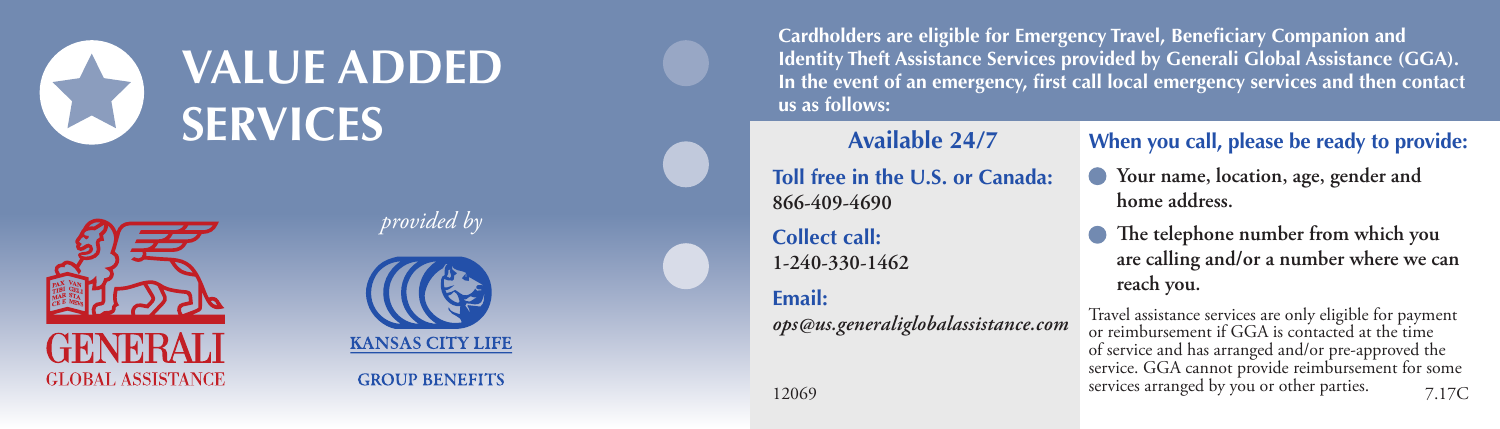VALUE ADDED SERVICES FROM A COMPANY YOU CAN TRUST



**Beneficiary Companion** 



**Travel Assistance** 



**Identity Theft**



**GROUP BENEFITS**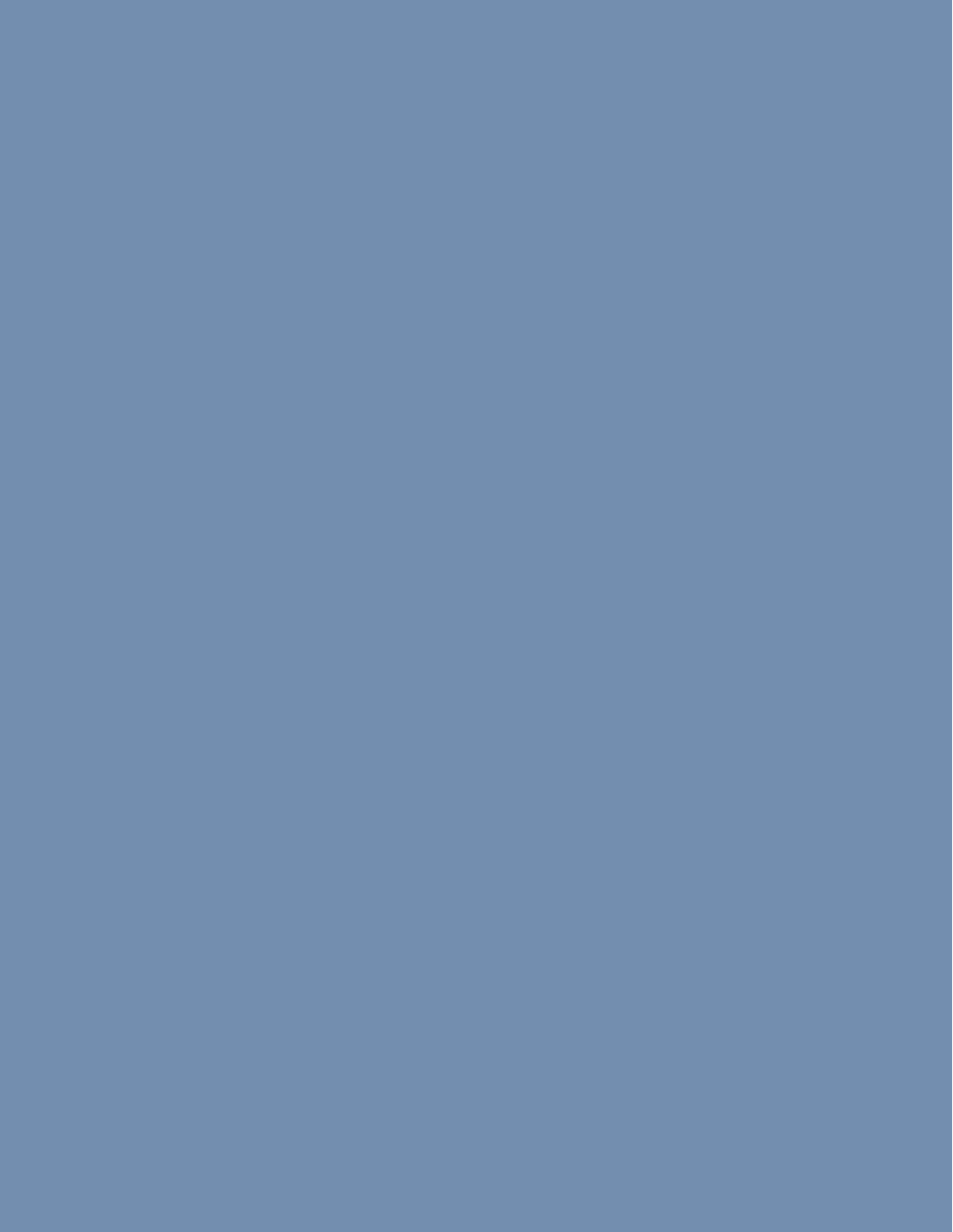# Value Added Services from Generali Global Assistance

**The benefits of doing business with Kansas City Life Insurance Company go beyond our exceptional Group coverage. By selecting Kansas City Life to provide your coverage, employees will have access to outstanding services from our partner, Generali Global Assistance, formerly Europ Assistance. Value Added Services – just one of many benefits of choosing Kansas City Life.** 





# **You can count on Generali Global Assistance 24/7/365. Take a look at the benefits.**

**Available 24 hours a day 866-409-4690 +1-240-330-1462 (Collect outside the U.S.)** *ops@us.generaliglobalassistance.com*

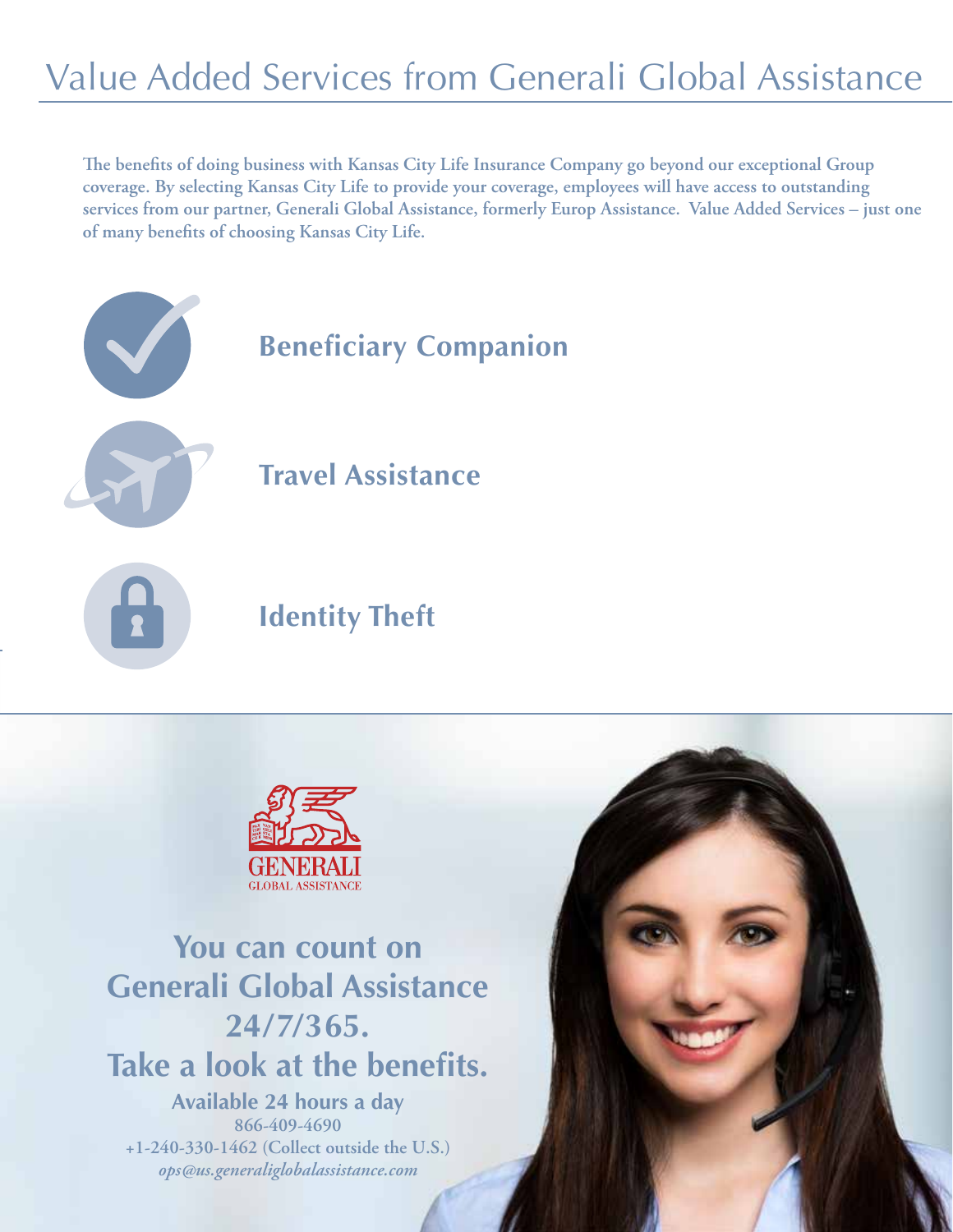

# **A helping hand after a loss**

If you were to pass away, your loved ones may be overcome with emotion, but your forethought can help ease the burden as much as possible. Canceling credit cards, securing assets, notifying third parties – it can be overwhelming.

With Beneficiary Companion from Generali Global Assistance (GGA) we'll take care of the administrative details, notify third parties and conduct proactive measures to protect a deceased individual's identity from theft – relieving the stress of paperwork for your beneficiaries so they can focus on the healing process.

### **24/7 Guidance**

GGA's team of Beneficiary Assistance Coordinators are available 24/7 to provide guidance on how to obtain death certificate copies (necessary for performing final notifications) and the process for third-party notification and account closure.

# **Beneficiary Companion Guidebook**

Your beneficiary will receive a *Beneficiary Companion Guidebook*, which outlines the steps to take in the first week and the first month. The guidebook also provides an overview of actions required during the first three months and reminders of the specific information we'll need to provide services on behalf of your beneficiary.

# **Beneficiary Companion Services include:**

- 24/7/365 live guidance from assigned Beneficiary Assistant Coordinators
- Fraud resolution services
- Notification to various entities, including:
	- Social Security Administration
	- State and local welfare and social services agencies
	- Department of Motor Vehicles
	- Credit reporting agencies
	- Credit card companies, banks and other financial institutions
	- Third-party vendors (electricity companies, telephone companies, cable and internet companies, etc.)

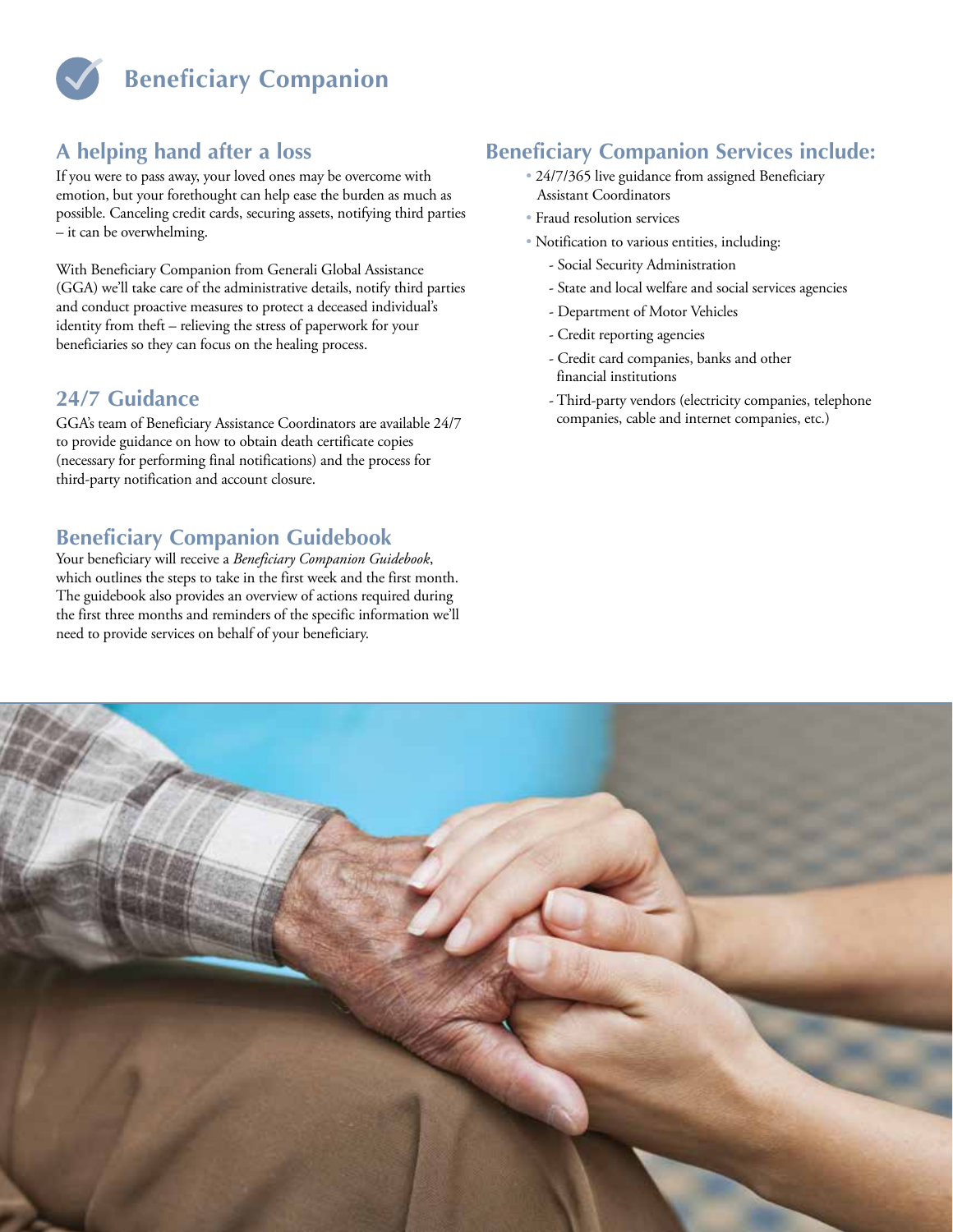

## **Safe Travels with Travel Assistance Services**

With Generali Global Assistance (GGA), one quick phone call can take the hassle out of a traveling emergency. When you travel 100 miles or more away from home on trips of 90 days or less, you have access to travel medical and personal assistance services.

With a local presence in 200 countries and territories worldwide and 24/7/365 assistance centers staffed with multilingual assistance coordinators and case managers as well as medical staff, GGA is here to help you obtain the care and attention you need in case of an emergency while traveling.

In the event of a life-threatening emergency, call the local emergency authorities first to receive immediate assistance, and then contact GGA.

## **Available Travel Assistance services**

#### **Emergency Medical Payment**

GGA will advance on-site emergency inpatient medical payments to you, up to \$10,000 USD upon receipt of satisfactory guarantee of reimbursement from you. The cost of medical services is your responsibility.

#### **Medical Search and Referral**

GGA will assist you in finding physicians, dentists and medical facilities.

#### **Replacement of Medication and Eyeglasses**

GGA will arrange to fill a prescription that has been lost, forgotten or requires a refill, subject to local law, whenever possible. GGA will also arrange for shipment of replacement eyeglasses. Costs for shipping of medication or eyeglasses, or a prescription refill, etc. are your responsibility.

#### **Medical Monitoring**

During the course of a medical emergency resulting from an accident or sickness, professional case managers, including physicians and nurses, GGA will monitor your case to determine whether the care is appropriate.

#### **Visit by Family Member/Friend**

If you are traveling alone and must be or are likely to be hospitalized for seven or more days or are in life-threatening condition, GGA will arrange and coordinate payment for the round-trip transportation for one family member or friend, designated by you from his or her home to the place where you are hospitalized. Transportation costs are the responsibility of you, your family member or friend.

#### **Dependent Children Assistance**

If any dependent children under the age of 19 traveling with you are left unattended because you are hospitalized, GGA will coordinate and arrange payment for their economy class transportation home. Should transportation with an attendant be necessary, GGA will arrange for a qualified escort to accompany the child(ren). Transportation cost is your responsibility.

### **Traveling Companion Assistance**

If a travel companion loses previously made travel arrangements due to your medical emergency, GGA will arrange for your traveling companion's return home. Transportation costs are the responsibility of you or your traveling companion.

#### **Emergency Evacuation/Medically Necessary Repatriation**

In the event of a medical emergency, when a physician designated by GGA determines that it is medically necessary for you to be transported under medical supervision to the nearest hospital or treatment facility or be returned to your place of residence for treatment, GGA will coordinate and arrange payment for the transport under proper medical supervision.

#### **Repatriation of Mortal Remains**

In the event of your death while traveling, GGA will coordinate and arrange payment for all necessary government authorizations, including a container appropriate for transportation and for the return of the remains to place of residence for burial.

#### **Trip Interruption**

If you or an immediate family member is critically injured, sick or dies while traveling, GGA shall arrange for you or your immediate family member's return to the preferred place of hospitalization or burial via the most direct route on economy class airfare. Transportation cost is your responsibility.

### **Additional Travel Assistance Services**

**Pre-Trip Information –** Know what you need from currency exchange to consulate referrals before heading out.

**Language Translation –** Get assistance from an interpreter on the phone or on site.

**Lost/Stolen Items –** Retrieve lost or stolen luggage, ticket documentation or personal items.

**Emergency Cash –** Emergency advances of up to \$500 USD are available in a time of need. (Transfer/deliver fees are your responsibility.)

**Emergency Travel –** Airline, hotel and/or car rental reservations are made during an emergency.

**Legal Assistance –** Legal assistance and bail are available if you're arrested. (Service costs are your responsibilities.)

**Emergency Messaging –** Urgent messages will be sent to your family, friends or associates during an emergency.

**Vehicle Return –** If you're unable, GGA will arrange payment and return of your rental during an emergency. (Service costs are your responsibility.)

**Pet Return –** Hospitalized? GGA will arrange to return your pets home. (Service costs are your responsibility.)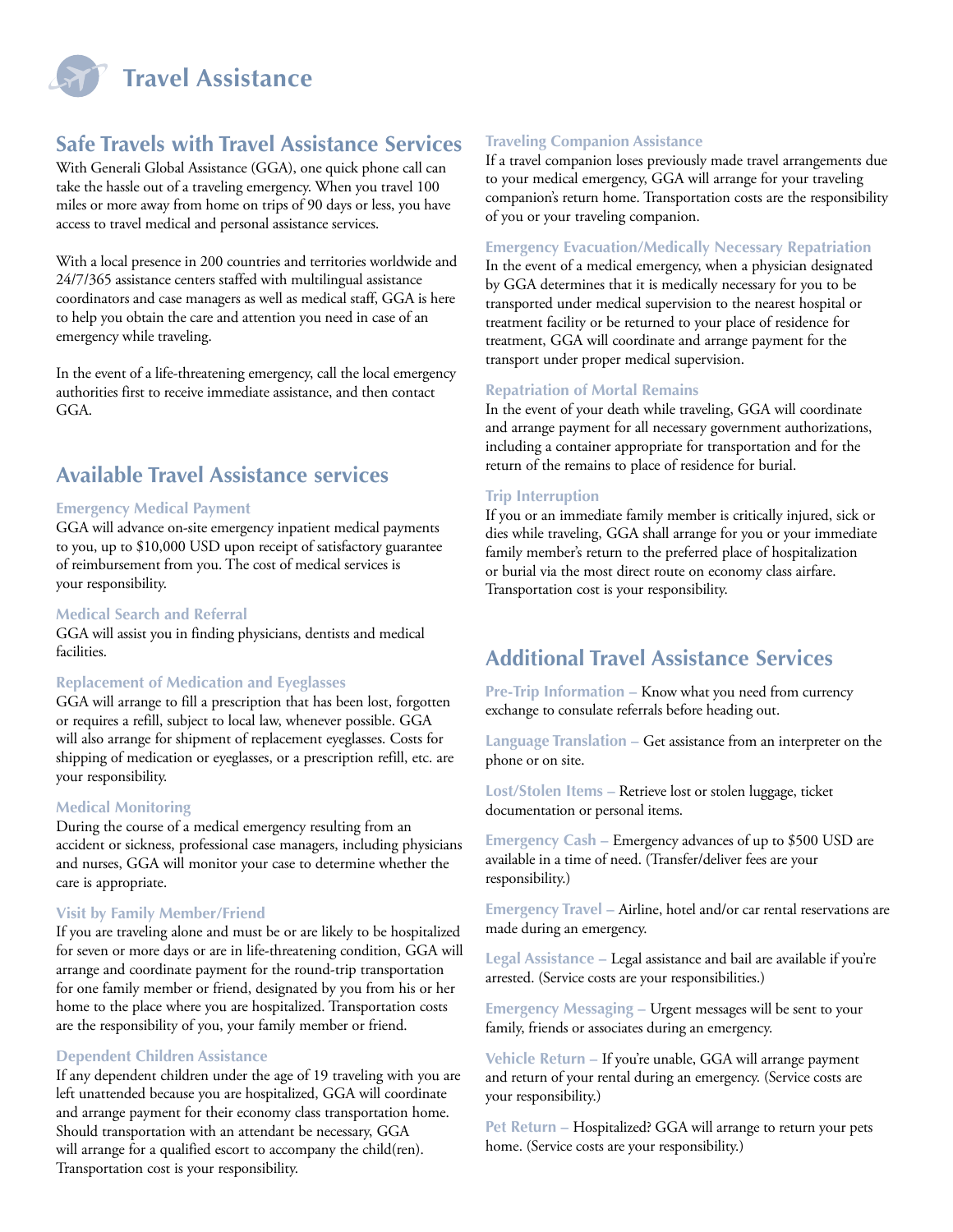

# **Protect yourself against identity theft**

While the means to detect and prevent identity theft continue to evolve, the crime continues to impact millions of Americans every single year. As criminals continue to search for new ways to commit identity theft, with social networks and healthcare records becoming growing areas to exploit, identity theft is an ever-increasing problem.

## **Comprehensive Protection**

Generali Global Assistance (GGA) basic identity theft protection program provides consumers with the information to protect themselves and guidance to help them resolve identity theft. This cost-effective solution offers:



### **Prevention**

- Identity Theft Prevention Kit
- Expertise available 24/7 (support available immediately upon enrollment)



### **Detection**

 • Three Bureau Fraud Alert placement assistance



### **Resolution**

- Credit information review
- ID theft affidavit assistance
- Wallet protection
- Translation service
- Emergency cash advance

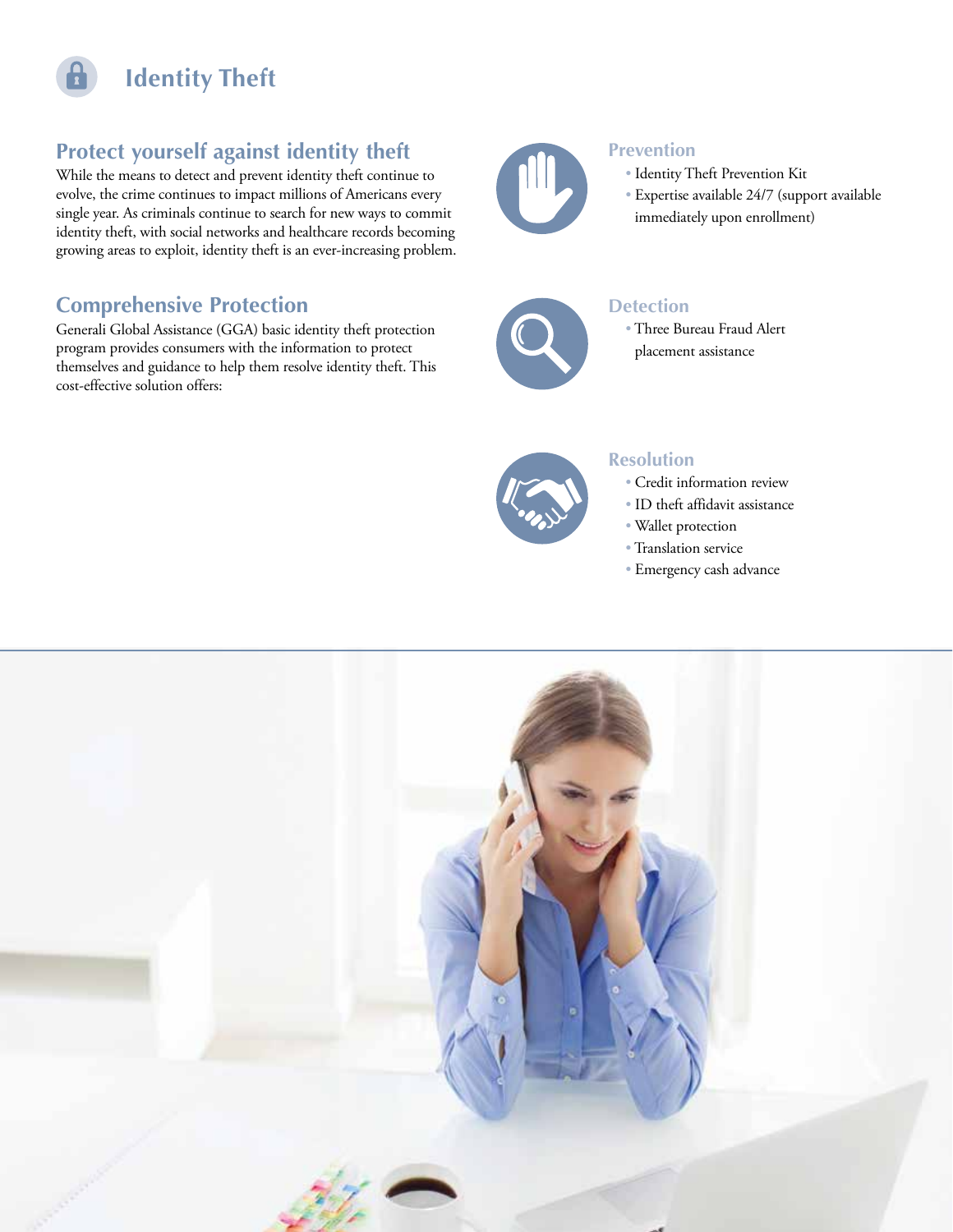# Generali Global Assistance (GGA) Conditions

Generali Global Assistance (GGA) is not responsible for the validity of the documents presented by the Beneficiary Representative or by the Executor of the Estate, the accuracy of the contents of the Covered Member's credit report nor is GGA responsible for accounts that have been closed by a Covered Member's relative without the Beneficiary Representative's knowledge.

GGA is not responsible for the provision of probate or governmental agency services or proceedings relating to the Estate of the deceased Covered Member. GGA does not guarantee that its intervention on behalf of the Covered Member duly enrolled in the Beneficiary Companion Program will result in a particular outcome or that its efforts on behalf of the Covered Member will lead to a result satisfactory to the Covered Member. GGA services do not include, and GGA cannot assist the Covered Member, for thefts involving non-U.S. bank accounts. GGA is neither an insurer nor provider of insurance and nothing in this program is intended to provide a policy of insurance or insurance benefits to any Covered Member. GGA reserves the right, in its sole and exclusive discretion, to refuse to provide any Services to a Covered Member for a cause of action that occurred prior to his or her enrollment in the Identity Theft program and/or in the Beneficiary Companion program.

GGA shall provide services to all members. On any expenditure for which the member is responsible, GGA shall not be obligated to provide services without first securing funds from the member in payment of such expenditure. If the member pays for covered expenses without receiving an approval or authorization in writing from GGA, then GGA shall not be obligated to reimburse the member for any such expenditure. In the event a member requests a service not included in a program, GGA may, in its sole and absolute discretion, provide such benefits or services at the sole expense of the member, including a reasonable fee to GGA for its efforts on behalf of the member.

GGA provides the services under this program in all countries of the world. However, conditions such as war, natural disaster or political instability may exist in some countries that render assistance services difficult or impossible to provide. In such instances services cannot always be assured. GGA shall attempt to assist a member consistent with the limitations presented by the prevailing situation in the area. GGA reserves the right to suspend, curtail or limit its services in any area in the event of rebellion, riot, military uprising, war, terrorism, labor disturbance, strikes, nuclear accidents, acts of God or refusal of authorities to permit GGA to fully provide services. In the event a member travels in any area in which such conditions exist, GGA nonetheless shall endeavor to provide services consistent, however, with the risks and conditions then prevailing. GGA shall not be responsible for failure to provide, or for delay in providing services when such failure or delay is caused by conditions beyond GGA's control, including but not limited to flight conditions, labor disturbance and strike, rebellion, riot, civil commotion, war or uprising, nuclear accidents, natural disasters, acts of God or where rendering a service is prohibited by local law or regulations.

Decisions by physicians or other health care professionals employed by, or under contract to, or designated by GGA as to the medical necessity for providing any of the medical services covered by this program are medical decisions based on medical factors and shall be conclusive in determining the need for such services. GGA shall not evacuate or repatriate a member if an GGA designated physician determines that such transport is not medically advisable or necessary or if the injury or illness can be treated locally. In all cases, the medical professionals, medical facilities or legal counsel suggested by GGA to provide direct services to the eligible person pursuant to this program are not employees or agents of GGA, and the final selection of any such medical professional, medical facility, or legal counsel is your choice alone. GGA assumes no responsibility for the quality or content of any such medical or legal advice or services. GGA shall not be liable for the negligence or other wrongful acts or omissions of any of the healthcare or legal professionals providing direct services arising out of or pursuant to this program. The member shall not have any recourse against GGA by reason of its suggestion of, or contract with, any medical professional or attorney.